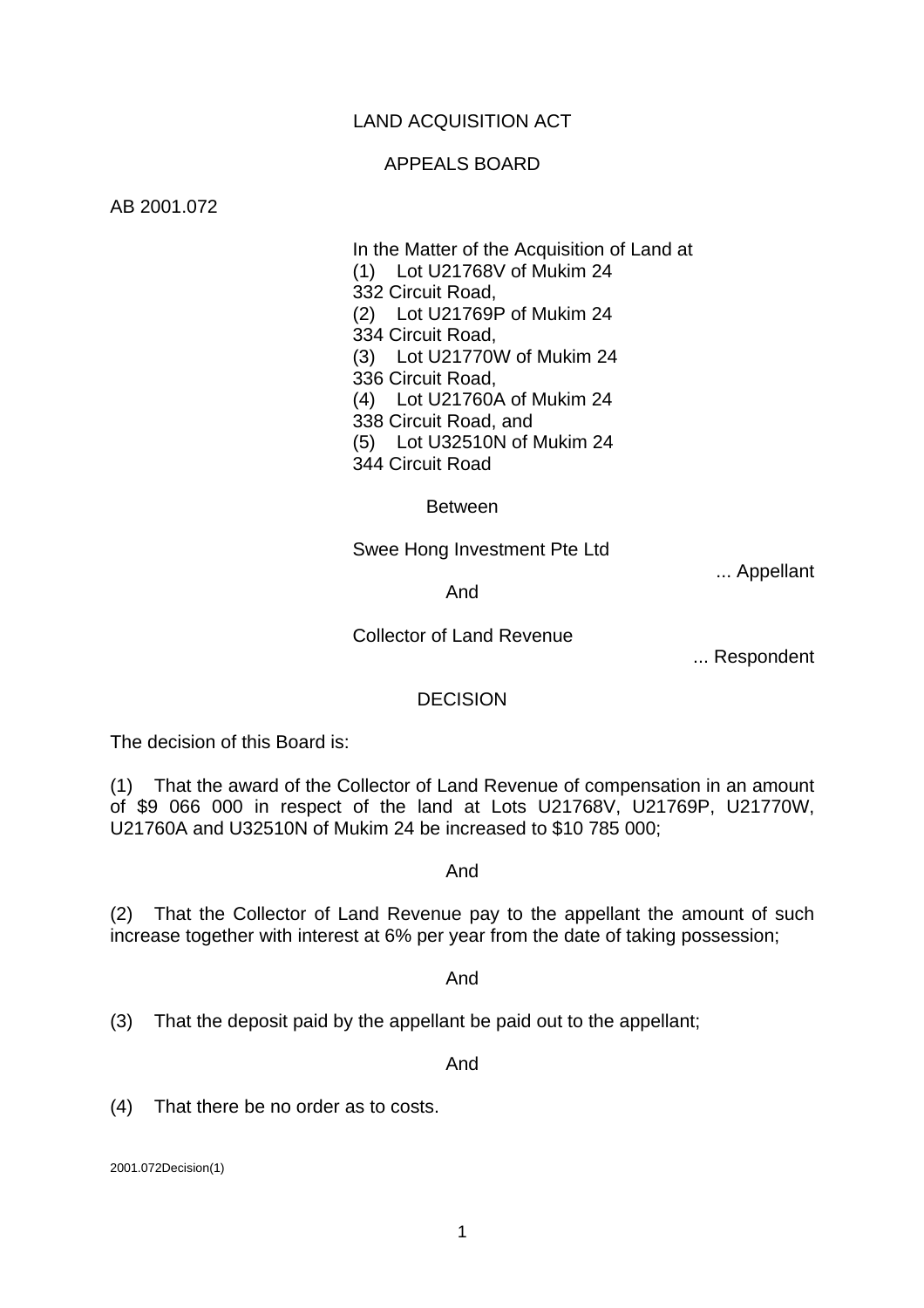# BRIEF STATEMENT OF REASONS

The reasons for the Decision/Order are:

# *Appeal*

(1) On 28 April 2001 ("acquisition date") a notification was published in the *Gazette* under s 5 of the Land Acquisition Act ("s 5 declaration") declaring that the land ("acquired land") at Lots U21768V, U21769P, U21770W, U21760A and U32510N of Mukim 24 together with the building units at 332, 334, 336, 338 and 344 Circuit Road respectively ("332", "334", "336", "338" and "344") was needed for a public purpose namely Construction of Circle Line and Comprehensive Development. The appellant was then the proprietor of the acquired land in respect of each of the Lots for an estate in fee simple and is a person interested.

(2) For the purpose of the inquiry held under s 10 the appellant submitted a claim of \$18 500 000 for compensation. The respondent ("Collector") found that the market values of the 5 Lots separately were \$1 583 000 for 332, \$1 604 000 for 334, \$1 639 000 for 336, \$1 604 000 for 338 and \$2 636 000 for 344 and that the market value of the acquired land as at 28 April 2001 was the aggregate sum of \$9 066 000 and on 14 December 2001 he made an award of compensation in that amount.

(3) The appellant appeals against the award. In its petition of appeal it says that the award is inadequate. It also says that the Collector was wrong in his valuation of the acquired land. At the hearing the Collector said that the market values of 332, 336 and 344 should be \$1 908 000, \$1 848 000 and \$3 599 000 and not as earlier found and that the market value of the acquired land as at the acquisition date should be \$10 563 000.

# *Acquired Land*

(4) Lot 8156L is a near rectangular plot bounded on the West by Circuit Road, on the North by Circuit Link, on the East by Paya Lebar Road and on the South by the ITE MacPherson Campus I. The site area is 6 880.9sm. As at the acquisition date there were on site two blocks of single storey factory buildings commonly known together as Swee Hong Industrial Building ("SHIB"). The acquired land is part of SHIB together with a share in the common property at Lot 8156L.

(5) SHIB is about 8km from the city centre at Collyer Quay. Vehicular access to it is by way of Circuit Link from both Circuit Road and Paya Lebar Road but vehicles must depart in the direction of Circuit Link only. The locality is largely a mix of HDB part commercial part residential buildings, a food centre, educational institutions, flatted warehouse and factory buildings and terrace and detached factory buildings. As Ms Chee Hok Yean of Jones Lang LaSalle Property Consultants Ltd who testified for the Collector said in her valuation report dated 15 October 2002 public transport facilities are readily available along Paya Lebar Road and vehicular access to other parts of the island is facilitated by the Pan Island Expressway.

(6) It was said for the appellant that according to the building plans for the development which were submitted to the competent authority the site would be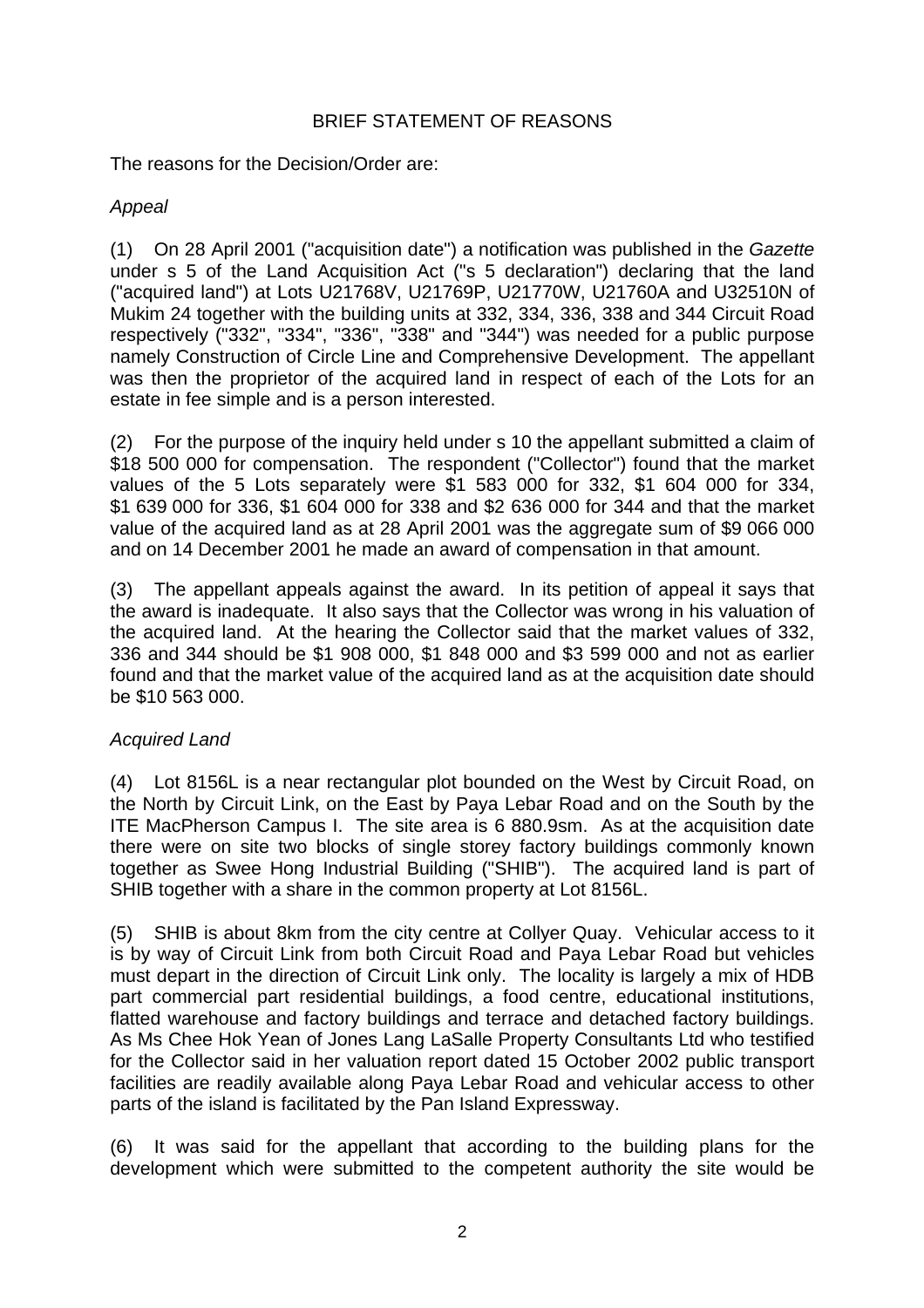developed for 12 single storey units to a gross plot ratio ("GPR") of 0.42 and that written permission under the planning laws was granted on 29 July 1985 for this development. The maximum permissible gross plot ratio ("MPGPR") for the site at the date of the written permission was 0.44 and there is no evidence that it was any different as at the acquisition date.

(7) As at the acquisition date some of the building units had mezzanine floors while some did not and the floor area of the mezzanine floors in each case was different. A development charge order was made on 19 October 1994 in respect of a mezzanine floor in one of the building units in SHIB (not the subject matter of this appeal) and the development charge was paid. Particulars of the building units and floor areas are as follows:

|   | Lot     | Unit |                   | Floor Area<br><b>1st Storey Mezzanine</b> |  |
|---|---------|------|-------------------|-------------------------------------------|--|
| 1 | U21768V | 332  | 243sm             | 158sm                                     |  |
| 2 | U21769P | 334  | 252 <sub>sm</sub> |                                           |  |
| 3 | U21770W | 336  | 252 <sub>sm</sub> | 131 <sub>sm</sub>                         |  |
| 4 | U21760A | 338  | 252 <sub>sm</sub> |                                           |  |
| 5 | U32510N | 344  | 473sm             | 263sm                                     |  |

As at the acquisition date there were 13 units in SHIB and not 12 and from the site plan tendered by the appellant it appears that 344 was a subsequent addition to the original development. The gross floor area ("GFA") of the first storey alone was substantially larger than that of any of the other units and if this were added to the GFAs of the first storey of all the other units in SHIB the GPR would have well exceeded 0.44. In these circumstances Mr Tan of counsel for the appellant said that it was not material for the purpose of this appeal whether the as-built GPR of SHIB was 0.42 or 0.44 or anything else and that no point would be taken as to the effect of the difference on the market value. This was not disputed by Mr Goh of counsel for the Collector.

(8) 332 was a smaller inside corner unit and 334, 336, and 338 were in-line adjacent intermediate units. 344 was the outside corner unit of the same block. 334 and 338 were "pure" single storey units and the other 3 units were single storey units with mezzanine floors. Having regard to the evidence adduced and what was agreed or not disputed by the parties it follows that the retention and use as at the acquisition date of the mezzanine floors and of the 13th unit whether it be 344 or any other unit were not contrary to law and this Board finds accordingly.

# *Compensation*

(9) Section 33 of the Act provides: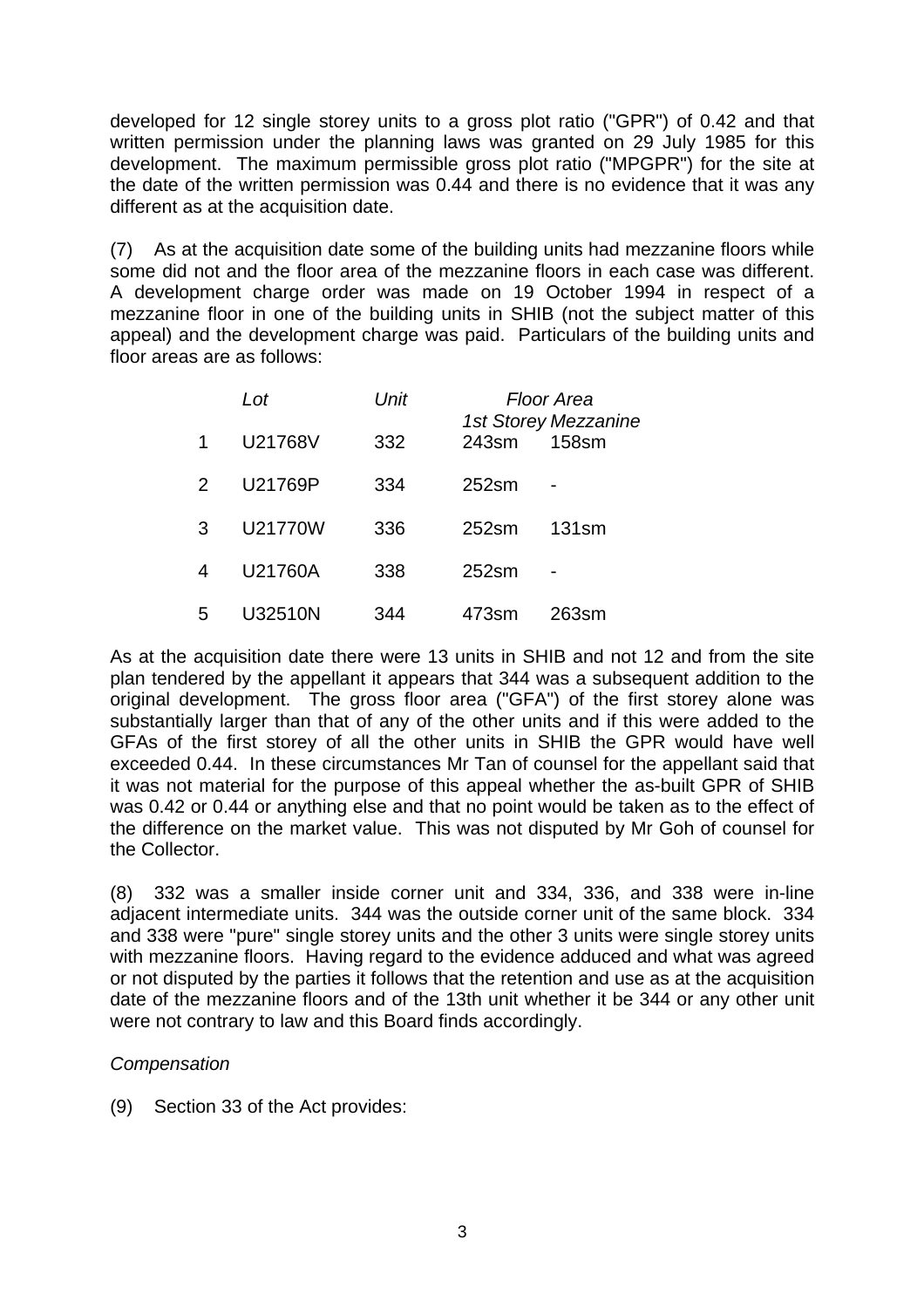(1) In determining the amount of compensation to be awarded for land acquired under this Act, the Board shall ... take into consideration the following matters and no others:

(a) the market value -

 $(i)$  ...

(C) as at 1st January 1995 in respect of land acquired on or after 27th September 1995;

(ii) as at the date of publication of the notification under section 3(1) if the notification is, within 6 months from the date of its publication, followed by a declaration under section 5 in respect of the same land or part thereof; or

(iii) as at the date of publication of the declaration made under section 5,

whichever is the lowest;

- ...
- (5) For the purposes of subsection (1)(a)
	- ...

(e) the market value of the acquired land shall be deemed not to exceed the price which a bona fide purchaser might reasonably be expected to pay for the land on the basis of its existing use or in anticipation of the continued use of the land for the purpose designated in the Development Baseline referred to in section 36 of the Planning Act 1998, whichever is the lower, after taking into account the zoning and density requirements and any other restrictions imposed under the Planning Act 1998 and any restrictive covenants in the title of the acquired land, and no account shall be taken of any potential value of the land for any other more intensive  $use...$ 

There is no evidence of a s 3(1) notification having been published and the s 5 declaration was published on 28 April 2001 (the acquisition date as noted earlier) and it is common ground that the market value as at 28 April 2001 was lower than as at 1 January 1995 and it is the market value as at 28 April 2001 that among other matters has to be taken into consideration.

### *Petition of Appeal*

(10) The petition of appeal states:

- (e)(1) The Award … is inadequate .…
- (2) In particular, and without prejudice to the generality of the foregoing, the Collector was wrong in arriving at the valuation of the subject land, in that …

(particulars given)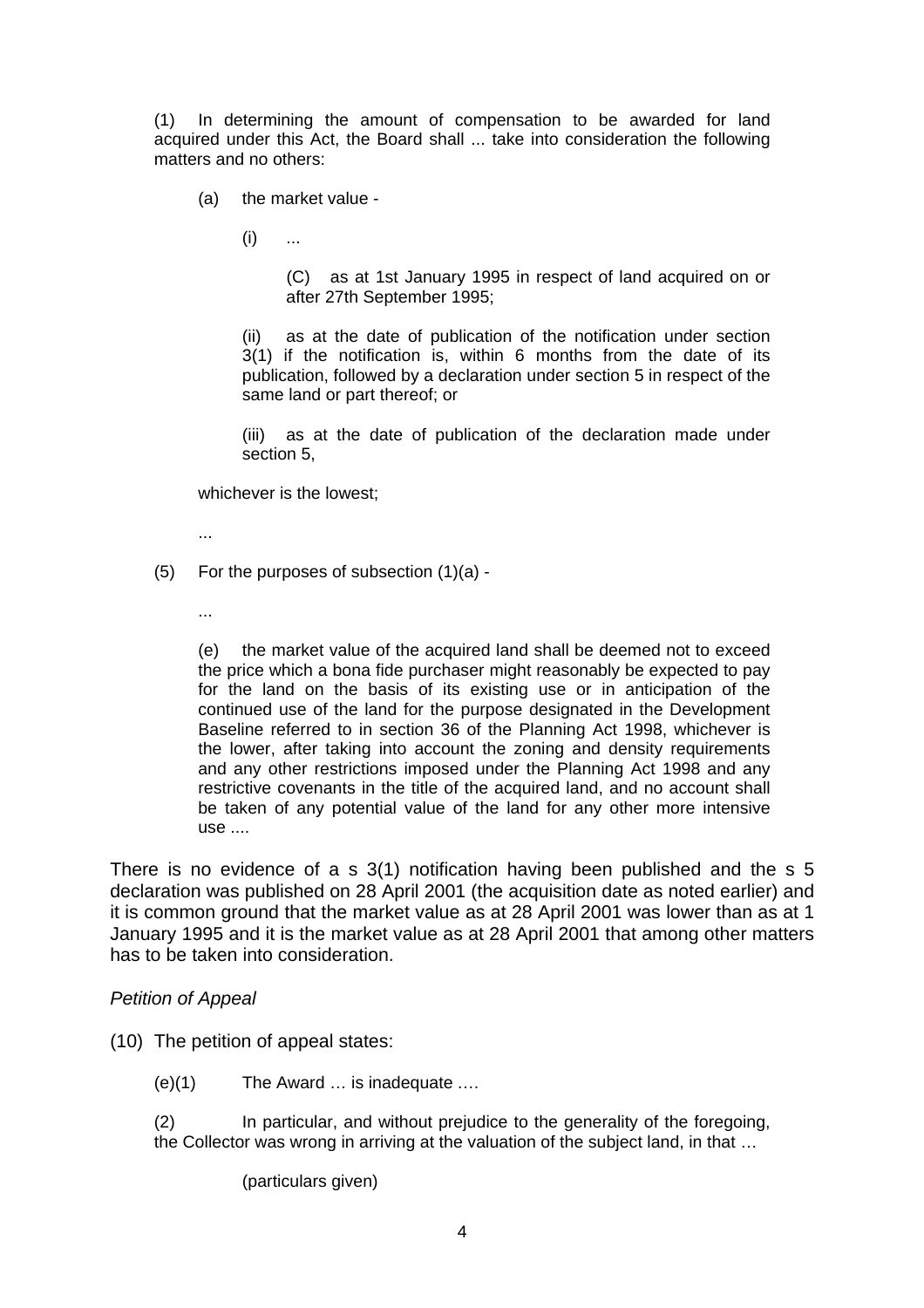What this Board has to find is the market value of the acquired land as at the acquisition date not in any case exceeding the Development Baseline use price. This Board also has to find whether the Collector was wrong as alleged and whether the valuation approach alleged in the particulars should be preferred.

*Appellant's Valuation* 

### (a) *Replacement Cost Approach*

(11) Mr Loh Kin Mun Steven of Steven Loh Consulting Pte Ltd stated in his valuation report dated 24 April 2002 that he compared the valuation findings arrived at by the direct comparison approach and the replacement cost approach and said:

4.23 The Replacement Cost Approach was considered more reliable than the Direct Comparison Approach, with its inordinately large valuation adjustments, to fairly and accurately determine the most likely price in a hypothetical bona fide transaction between a willing buyer and willing seller.

Earlier in the report he said:

4.8 The **subject property was unusual** compared to other industrial properties in Singapore because it was **strata-titled, low-rise, low-density, and terraced**.

4.9 These unusual features made it difficult for a valuer to find transactions of suitably comparable properties to value the subject property using the **Direct Comparison Approach**. The resulting need to make inordinately large valuation adjustments to the "comparable" transactions gave rise to risk or uncertainty in the accuracy of the valuation.

The replacement cost approach was not referred to expressly in the particulars in the petition of appeal but it was suggested.

### *Unusual Features*

### (i) *Strata-titled*

(12) It was not disputed that each of the units in the acquired land was comprised in a subsidiary strata certificate of title issued under the Land Titles (Strata) Act and in that sense described as "strata-titled". It was also not disputed that there were elsewhere in Singapore factory units which were comprised in leases often for 999 years with an undivided share in the freehold reversion which were registered under the Land Titles Act or the Registration of Deeds Act in respect of which instruments or deeds of assurance for sales and other transactions were capable of being registered under one or the other of those statutes. The units comprised in these registered leases were not "strata-titled". There was this feature which distinguished the units in the acquired land but Mr Tan was unable to say that this feature was capable of having any effect on the market value of the acquired land and no evidence was adduced to show that it did have any such effect at all or that this made it difficult for a valuer to find transactions of suitably comparable properties.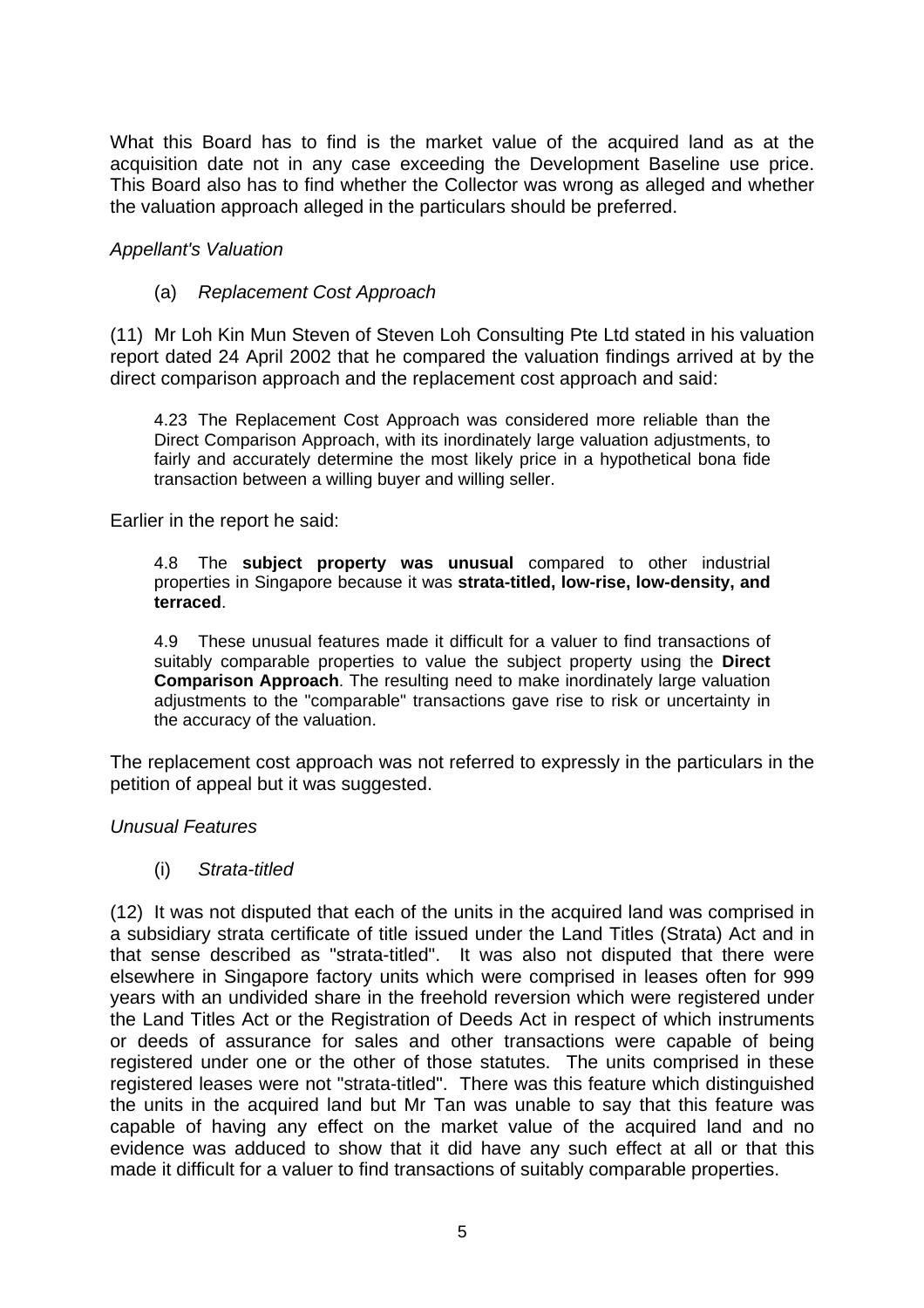# (ii) *Low-rise, Low-density*

(13) It was not disputed that all the factory units were comprised in a single storey development and that written permission under the applicable planning laws had been granted for development of the site to a GPR of 0.42 and that the MPGPR for the site then was 0.44. This Board has not had the advantage of counsel's submission as to whether these features were capable of having any effect on market value but it appears to this Board that they may be so. However, no evidence has been adduced to show that this has made it difficult to find suitably comparable transactions.

# (iii) *Terraced*

(14) It was also not disputed that all the factory units were terraced and again this Board has not had the advantage of counsel's submission as to the effect of this feature on market value and no evidence has been adduced to show that this has made it difficult to find suitably comparable transactions. If there were no transactions or insufficient transactions of "terraced" factory units from which to draw any inferences there was also no evidence before this Board that such factory units were different from flatted factory units or first storey flatted factory units or so different that adjustments could not be made for the differences.

# (iv) *Cumulative Effect*

(15) While each of the features individually may have had little or no effect on market value or may not have made it difficult to find suitably comparable transactions it remains to consider whether the presence of all or some of the features together in any of the units made it so.

(16) In his direct comparison approach Mr Loh himself referred to the following transactions:

| Property                                                                     | Floor<br>Area | Transaction<br>Date | Price                     |
|------------------------------------------------------------------------------|---------------|---------------------|---------------------------|
| 1 623 Aljunied Rd #01-05/09<br><b>Aljunied Industrial Complex</b><br>("623") | 1 135sm       | 1999 Oct 20         | \$7 200 000<br>\$6 344/sm |
| 2 625 Aljunied Rd #01-06/08<br><b>Aljunied Industrial Complex</b><br>("625") | 424sm         | 1999 Nov 29         | \$2 600 000<br>\$6 132/sm |
| 3 627A Aljunied Rd #01-02<br><b>BizTech Centre</b><br>("627A")               | 170sm         | 2000 Aug 21         | \$1 244 000<br>\$7 318/sm |

Each of these properties was described as freehold strata-titled industrial space and all of them were on the first storey of multi storey buildings. The first two were warehouse units and the third was a factory unit. They were flatted units. Ms Chee referred to the following transactions: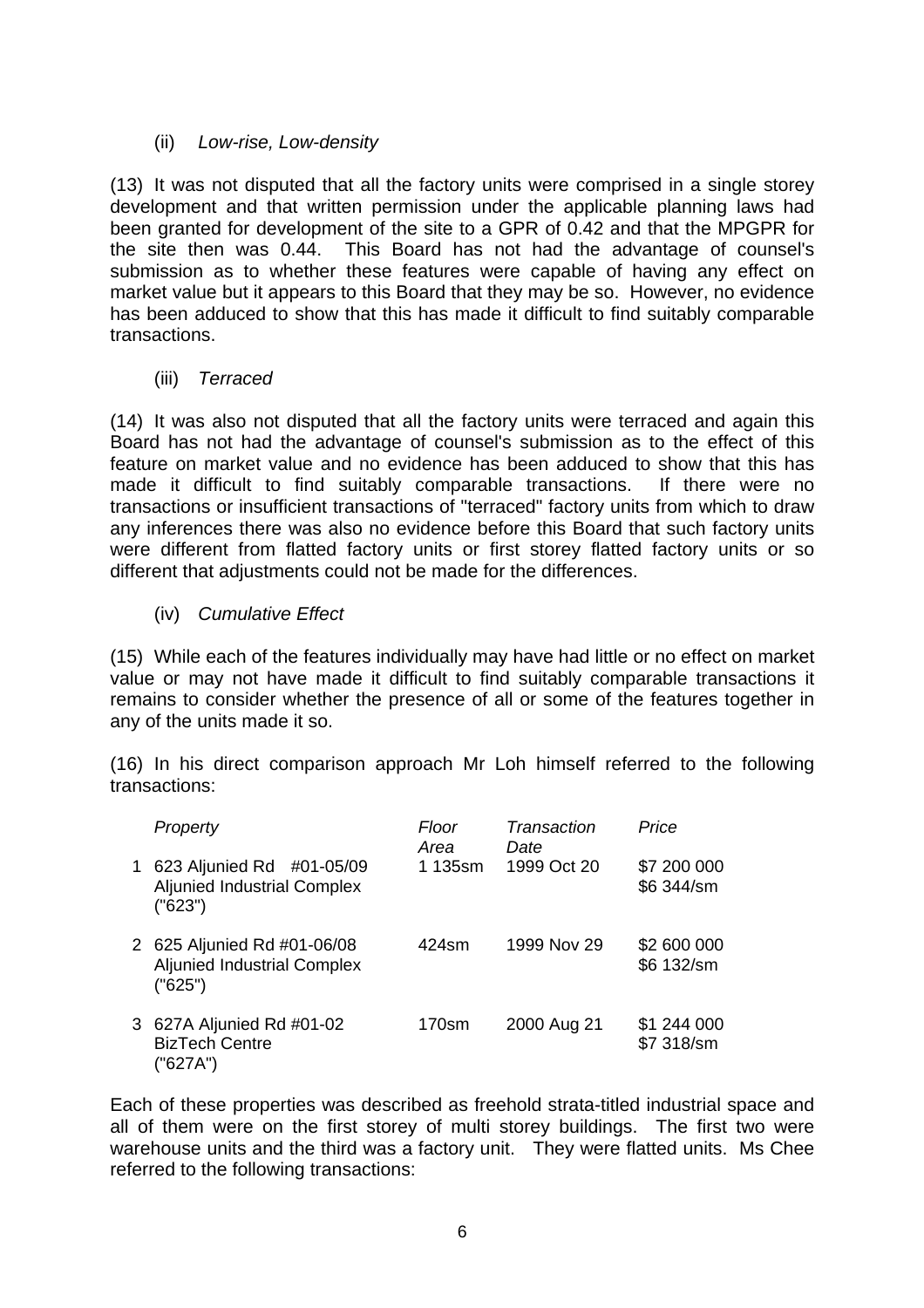| Property                         |                   | Floor Area<br>1st Storey Mezzanine | Transaction<br>Date | Price                                     |
|----------------------------------|-------------------|------------------------------------|---------------------|-------------------------------------------|
| 1 330 Circuit Rd<br>SHIB ("330") | 252sm             | 146sm                              | 1994 Mar 10         | \$1 705 000<br>\$6 766/sm<br>(1st St)     |
| 2 338 Circuit Rd<br>SHIB ("338") | $252$ sm          | Nil                                | 1996 Jan 3          | \$1 750 000<br>\$6 944/sm                 |
| 3 322 Circuit Rd<br>SHIB ("322") | 252 <sub>sm</sub> | 252 <sub>sm</sub>                  | 1997 Jul 16         | \$3 330 000<br>\$6 607/sm<br>(1st St/Mez) |

All these properties were units in the same development as the acquired land. 338 is also the subject matter of this appeal. These transactions took place in 1994, 1996 and 1997 but it is common ground between the parties that the market value as at the acquisition date was lower than as at 1 January 1995 as noted above and having regard to s 33(1)(a) it would be wrong to disregard these transactions by reason only that they took place some years before the acquisition date.

(17) Mr Loh made substantial upward adjustments in respect of the 623, 625 and 627A transactions including +50% for what he called the "land factor". The MPGPR there was 2.49 while for the site of the acquired land it was only 0.44. He also made adjustments in respect of the SHIB transactions referred to by Ms Chee. He rejected the 338 transaction because it was a "low sale" but gave no reason for his conclusion that the price paid was low other than that the seller told him so. He preferred the 623, 625 and 627A transactions and came up with a plot ratio rate of \$13 000/sm. From the 322 and 330 transactions he derived an average plot ratio rate of \$7 946/sm.

(18) On the evidence adduced this Board finds that other than the +50% adjustment which Mr Loh himself made for the "land factor" for which there was no market evidence there were no "inordinately large valuation adjustments" which had to be made to determine the market value and the features described as unusual did not make it difficult to find transactions of suitably comparable properties. Mr Loh has not shown that the replacement cost approach was more reliable than the direct comparison approach or that in the circumstances of this case it was to be preferred.

(19) It may nevertheless be useful to find a value by the replacement cost approach as a check in some cases. In the present case for the land component Mr Loh referred to the following transaction:

| Property                      | Site Area | Transaction | Price                        |
|-------------------------------|-----------|-------------|------------------------------|
|                               |           | Date        |                              |
| 16 & 20 Kallang<br>Pudding Rd | 5422.1sm  | 2000 Aug 2  | \$33 500 000<br>\$\$2 481/sm |
| ('16/20")                     |           |             |                              |

The property was described as freehold industrial land. He made adjustments for time, site area, frontage, accessibility (including ingress/egress to and from site) and neighbourhood for a net aggregate adjustment of +20% and derived an adjusted site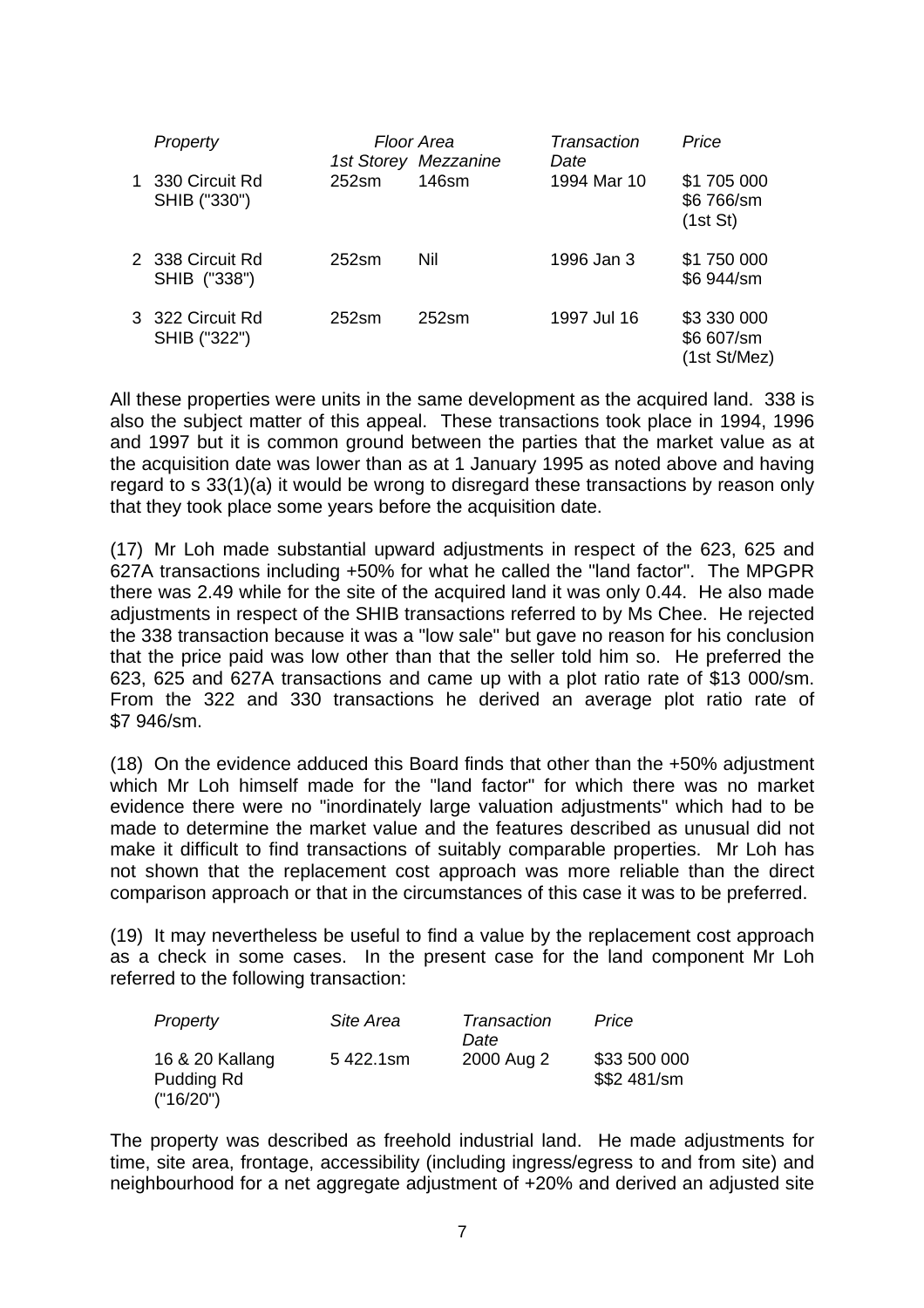area rate of \$7 400/sm. He applied this to the site of the acquired land with a site area of 6 880.9sm and found a value of \$50 918 000 which he apportioned as to \$3 360 000 for 332, \$3 411 000 each for 334, 336 and 338 and \$10 081 000 for 344. For the building component he applied a replacement cost of development of \$1 300/sm to the GFAs of the units in the acquired land.

(20) Mr Loh has not taken into account the very significant difference in the MPGPR. In the case of 16/20 it was 2.49 while in the case of the site of the acquired land it was only 0.44. In disregard of this difference he adopted a site area rate. A much more meaningful rate to use would be the plot ratio rate. If the plot ratio rate were adopted then for 16/20 it would be about \$2 480/sm. Accepting for the present purpose all the other adjustments made by him and applying this rate to the site of the acquired land the value for the site would only be about \$7 510 000 or \$495 660 for 332, \$503 170 each for 334, 336 and 338 and \$1 486 980 for 344. SHIB was completed in July 1986 when the temporary occupation licence was issued or September 1987 when the certificate of fitness for occupation was issued but Mr Loh has not allowed for depreciation over a period of 24 years down to the acquisition date. Even without providing for depreciation the building component added to the land component would result in a very low value in comparison with a value found by the direct comparison approach.

(21) On the evidence this Board finds that the presence of some or more of the features alleged to be unusual did not make it difficult to find suitably comparable transactions and sees no reason for preferring the replacement cost approach over the direct comparison or inference from past transactions approach to determine the market value of the acquired land. The replacement cost approach preferred by Mr Loh is wholly inappropriate in the circumstances of this case. In so far as the appellant says or implies in its petition of appeal that the Collector was wrong to have adopted the direct comparison approach this Board finds that the Collector was not wrong as alleged and this ground of appeal fails.

## (b) *Direct Comparison Approach*

(22) Mr Loh said that he made the following adjustments in respect of 623: +10% for time, +20% for size, +20% for building attributes, -30% for use, +10% for accessibility, +10% for ingress/egress to/from site and +5% for neighbourhood for a net aggregate of  $+45\%$ . He then adjusted the adjusted rate by a further  $+50\%$  for land factor. For time he referred to URA, *Property Market Information, Commercial & Industrial Properties, 2nd Quarter 2001* ("PPI2001Q2") but he looked at the index for all industrial space. For factory space the change was about +17%. For size he analysed transactions of factory units at Tong Lee Building and Kapo Factory Building Block A. He obtained an adjusted floor area rate of \$13 795/sm.

(23) In respect of 625 Mr Loh made the following adjustments: +10% for time, +15% for size, +20% for building attributes, -30% for use, +10% for accessibility, +10% for ingress/egress to/from site and +5% for neighbourhood for a net aggregate of +40% and he adjusted the adjusted rate by a further +50% for land factor. He gave the same reasons for the adjustments. As in the case of the 623 transaction the change from PPI2001Q2 was about 17%. He obtained an adjusted floor area rate of \$12 876/sm.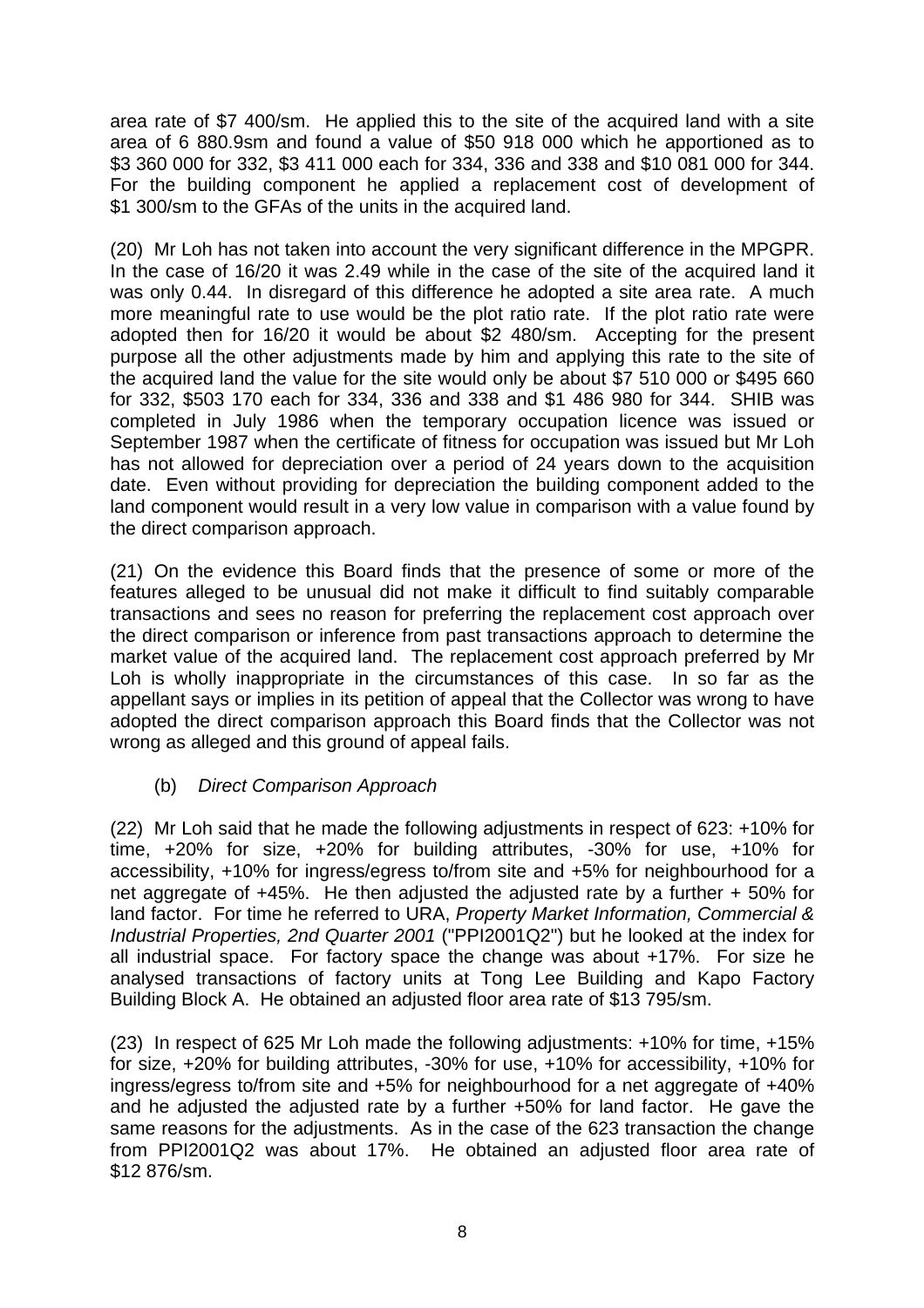(24) In respect of 627 Mr Loh made the following adjustments: -15% for size, +10% for building attributes +10% for accessibility +10% for ingress/egress to/from site and +5% for neighbourhood for a net aggregate of +20% and he adjusted the adjusted rate by a further +50% as in the other cases for land factor. His adjusted floor area rate was \$13 170/sm.

(25) 627 was transacted in August 2000 and PPI2001Q2 did not show a significant movement in prices for the relevant period and no adjustment was made for time. It was a factory unit and no adjustment was made for use. In each of the three transactions he did not refer to any empirical evidence to support his adjustments other than for size. An average of the floor area rates would be \$13 280/sm but Mr Loh said he rounded it down to \$13 000/sm. 332, 336 and 344 each had a mezzanine floor and Mr Loh valued the mezzanine floor space at 60% of the first storey space. 334 and 338 were "pure single storey" units and had no mezzanine floors. Applying the floor area rate to the floor areas he determined that the market values were as follows:

| 332 | \$3 730 000,     |
|-----|------------------|
| 334 | \$3 300 000,     |
| 336 | \$3 650 000.     |
| 338 | \$3 300 000, and |
| 344 | \$7 000 000;     |

and that the market value of the acquired land as at the acquisition date was \$20 980 000. He said the range of values which might be inferred from the 322 or 330 or 338 transactions was wider and he preferred the 623, 625 and 627 transactions as comparables.

## *Collector's Valuation*

(26) Ms Chee referred to her valuation report dated 15 October 2002. Her general approach was to value each of the units separately and to find the market value of the acquired land by aggregating the values of the separate units as did Mr Loh. In the valuation of each of the units she adopted the direct comparison approach. She referred to the three SHIB transactions. In the valuation of 332, 336 and 344 (which had mezzanine floors) she referred to the 322 transaction. 322 had a mezzanine floor with the same area of 252sm as the first storey. In the valuation of 334 and 338 (which had no mezzanine floors) she referred to the 330 transaction for one set of values and to the 338 transaction for another set of values. 330 also had a mezzanine floor with a floor area of 146sm but this was added after the transaction date.

(27) In the 322 transaction the buyer acted on the assumption that the mezzanine floor was approved by the planning authorities as a full second storey and that it was buying a 2 storey factory building. The replies it had received from the Chief Planner on 14 July 1997 were to the effect that a development proposal for the "addition of a 2nd storey (for office and ancillaries) to the existing single storey terrace factory" had been approved. In fact it was only approved for 151.2sm or 60% of the whole floor. No evidence was adduced as to the effect this might have had on the price but it is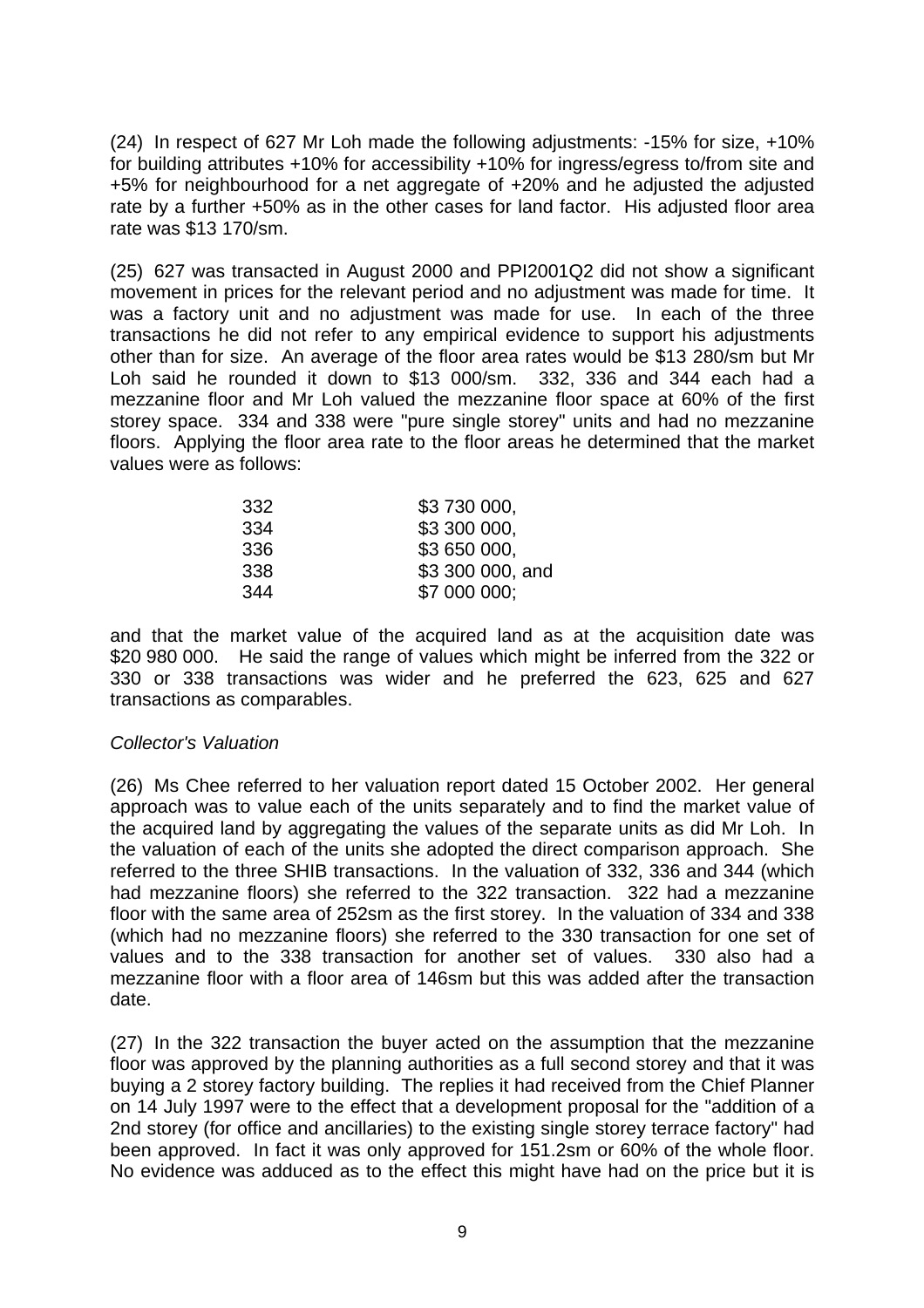clear that the price that was paid represented what this buyer would have paid had the approval been for the whole floor.

(28) In her valuation of 332, 336 and 344 Ms Chee derived a floor area rate of \$6 607/sm from the 322 transaction on the basis that the first storey space and the mezzanine floor space had the same value. She made an adjustment of -30% for time in each case. She also made adjustments of +2% for 332 and +3% for 336 for size and +4% for 344 for size, corner unit and condition. She determined that the values were \$1 908 000 for 332, \$1 848 000 for 336 and \$3 599 000 for 344. In her valuation of 334 and 338 she adjusted the transaction price of 330 by +8% for time for a value of about \$1 842 000. The transaction price of 338 was adjusted by -31% for time for a value of about \$1 208 000. She determined that the value of 334 and 338 was \$1 604 000 in each case.

(29) For the adjustments for time Ms Chee referred to transactions of 35 Kallang Pudding Road #02-14 ("35#02-14") in September 1997 and 37 Kallang Pudding Road #07-09 ("37#07-09") in Feb 2001 which showed a fall of about 30.7%, a transaction of 35 Kallang Road #08-04 ("35#08-04") in April 1994 and the 37#07-09 transaction which showed a rise of about 8.6% and a transaction of 37 Kallang Pudding Road #05-06 in February 1996 and the 37#07-09 transaction which showed a fall of about 30.6%. All these properties were flatted factory units in Tong Lee Building. She also referred to other transactions of similar properties in MacPherson Road but in those cases adjustments would have to be made for differences in size.

## *Market Value*

(a) *332, 336, 344* 

(30) This Board finds that the most reliable comparables are the SHIB transactions. An analysis of the three SHIB transactions and of the 35#08-04 and 35#02-14 transactions all referred to by Ms Chee would suggest that the mezzanine floor in an SHIB unit had a value of about 75% of its first storey and Ms Chee said that 80% would be about right. Mr Loh adopted 60% but he did not refer to any sales evidence to support this. On the evidence adduced this Board finds that the value of the mezzanine floor in each case in this appeal was 80% of the value of the first storey at all material times. This may be represented by adjusting the floor area of the mezzanine floor by -20% and adding the adjusted floor area to the floor area of the first storey. This Board accepts the evidence of Ms Chee as regards the other adjustments to be made in each case and finds that the floor area rate of the 322 transaction price was \$7 341/sm and that the adjusted floor area rates for 332, 336 and 344 are \$5 286/sm, \$5 359/sm and \$5 432/sm and that the adjusted floor areas are 369.4sm, 356.8sm and 683.4sm for the following values:

|     | \$7 577 000 |
|-----|-------------|
| 344 | \$3 712 000 |
| 336 | \$1 912 000 |
| 332 | \$1 953 000 |